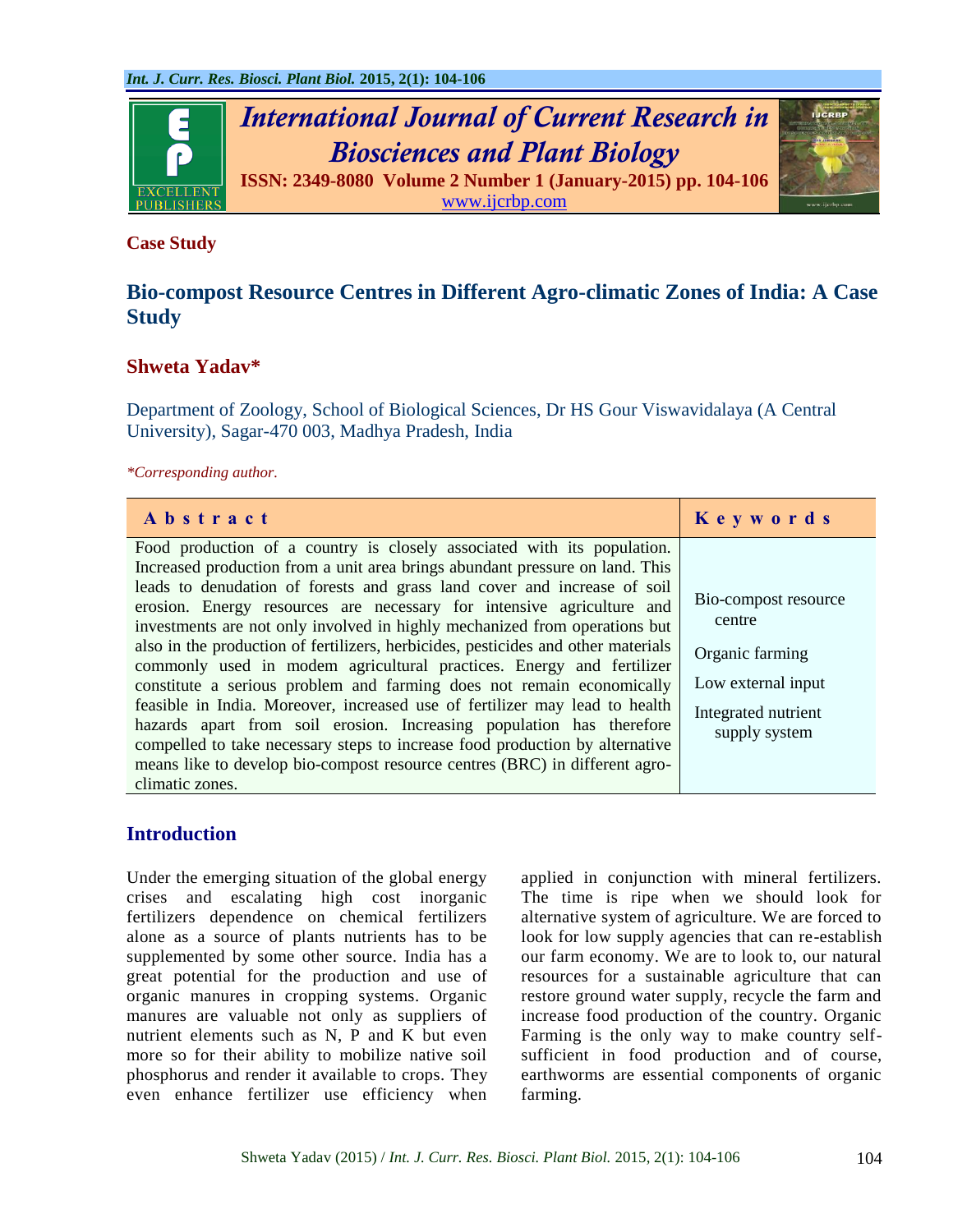#### *Int. J. Curr. Res. Biosci. Plant Biol.* **2015, 2(1): 104-106**

Organic residues however are bulky and have low nutrient contents. The estimated Contrary to the Low External Input (LEI) and Organic farming, the INSS (Integrated Nutrient Supply System) involves a low to medium external input approach taking into holistic view of soil fertility and plant nutrient management for a targeted yield based not only on cropping and farming systems but also distinct geographical areas or villages as dynamic system.

With almost twice the quantity of plant nutrients being removed from soil than what is added through fertilizers, the growing nutrient imbalance poses a major threat to sustain soil health and crop productivity. The recent fall in fertilizer consumption due to unprecedented hike in the prices of P and K fertilizers has further aggravated the problem and has underlined the need for adoption of Integrated Nutrient Supply System (INSS) which involves the combined use of different nutrient sources such as chemical fertilizers, organic manures and bio-fertilizers etc.

### **Bio-fertilizers as component of BRC**

Bio-fertilizers (BF) (microbial nutrients) are the products containing living cells of different types of microorganisms which have an ability to mobilize nutritionally important elements from non usable to usable form through biological process. Although the advent of the phenomena is as old as a century, the need of its commercial exploitation was not felt in traditional agriculture. In recent years, biofertilizers have emerged as an important component of INSS and hold a promise to improve the crop yields and nutrient supplies.

#### **IPNM as component of BRC**

The basic concept underlying the IPNM (Integrated Plant Nutrient Management) is the maintenance of adjustment of soil fertility and of plant nutrient supply to an optimum level for sustaining the desired crop productivity through optimization of the benefits from all possible sources of plant nutrients in an integrated manner. The appropriate combination of mineral fertilizers, organic manures, crop residues, compost of N-fixing crops varies according to the system of land use and ecological, social and economic conditions and decreases in subsidy on fertilizers by Government have become the cause of concern to the government, fertilizer industry and farmers. Import of fertilizers to meet the growing demand has imposed a heavy foreign exchange burden on the country. In this context, it was considered necessary for an alternative renewable source of nutrient supply to the crops and as such emphasis has been given to the fertilizers of the biological origin (Table 1). The bio-fertilizers and green manures are used in agriculture to combat the ill-effects of chemical fertilizers. It is necessary to adopt an integrated nutrient supply system by means of judicious combination of fertilizers, organic manures and bio-fertilizers.

| Source           |     | <b>Nitrogen</b> | <b>Phosphorus</b> | <b>Potash</b> | <b>Total</b> |
|------------------|-----|-----------------|-------------------|---------------|--------------|
| Cow/Buffalo Dung | 200 |                 | ر.                |               | 0.Y          |
| Crop residue     | 300 | O.U             | ∪.J               | 1.U           |              |
| Total            | 500 |                 |                   |               | 14.8         |

 **Table 1. Nutrient potential of organic sources in India (in million tonnes).**

#### **Organic Farming as component of BRC**

Organic farming is the agriculture system which aims at cultivation of the land in a way so that the soil is kept dynamic with living activities and in good health, at the same time keeping the environment clean, maintaining the ecological balance and providing stability to the production level without polluting soil, water and air. It is concerned with the best use of natural resources and maintaining their balance. In this system, soil is not only considered to be physical medium for standing crop but also as a shelter of innumerable living entities. In fact, it is the only means to achieve the stable /sustainable target of production. It is feasible by adopting multi-dimensional approach which involves co-ordination and interaction between several major or minor factors, the cumulative effects of which are astonishing. The constituents of organic farming of BRC may be: i) Integrated Plant Nutrient Supply Management, ii) Integrated Insect Pest Disease Management; and iii) Integrated soil and Water Management.

#### **Vermicompost as component of BRC**

The compost prepared by using earth worms is called vermicompost. This is regarded as a very